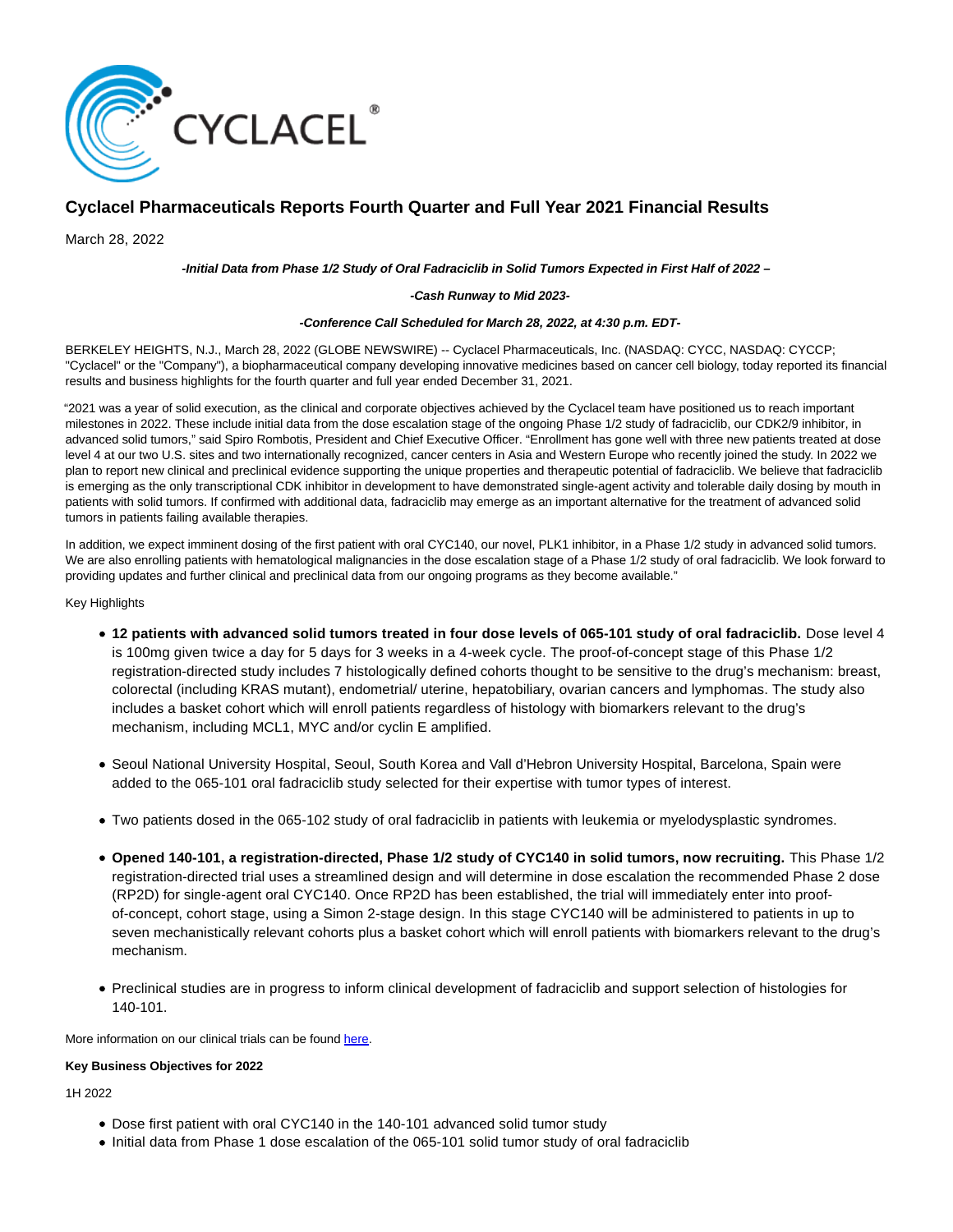#### 2H 2022

- Enter Phase 2 proof of concept stage in the 065-101 solid tumor study of oral fadraciclib in 8 cohorts (7 by histology and a basket cohort)
- Initial data from Phase 1 dose-escalation of the 065-102 leukemia study of oral fadraciclib

## **Financial Highlights**

As of December 31, 2021, cash and cash equivalents totaled \$36.6 million, compared to \$33.4 million as of December 31, 2020. The increase of \$3.2 million was primarily due to \$21.7 million cash provided by financing activities, offset by \$18.5 million net cash used in operating activities. The Company estimates that available cash resources will fund currently planned programs through mid-2023.

Research and development (R&D) expenses were \$4.6 million and \$15.5 million for the three months and year ended December 31, 2021, as compared to \$1.4 million and \$4.8 million for the same periods in 2020. R&D expenses relating to fadraciclib were \$3.4 million and \$11.1 million for the three months and year ended December 31, 2021, as compared to \$1.1 million and \$3.7 million for the same periods in 2020 due to clinical trial expenses for the evaluation of fadraciclib in Phase 1/2 studies and clinical supply manufacturing. Additionally, R&D expenses related to CYC140 were \$1.1 million and \$3.6 million for the three months and year ended December 31, 2021, as compared to \$0.2 million and \$0.6 million for the same periods in 2020 as preclinical evaluation and clinical trial supply manufacturing of CYC140 progressed.

General and administrative (G&A) expenses for the three months and year ended December 31, 2021, were \$1.9 million and \$7.5 million, compared to \$1.8 million and \$5.9 million for the same periods of the previous year due to increased legal and professional and personnel costs and a lease assignment. G&A expenses included non-cash stock compensation costs of \$0.1 million and \$0.8 million for the three months and full year ended December 31, 2021, compared to \$0.1 million and \$0.3 million for the same periods in 2020. United Kingdom research & development tax credits were \$1.2 million and \$3.8 million for the three months and year ended December 31, 2021, as compared to \$0.4 million and \$1.2 million for the same period in 2020 due to the increase in eligible R&D expenditure.

Net loss for the three months and year ended December 31, 2021, was \$5.3 million and \$18.9 million, compared to \$2.8 million and \$8.4 million for the same periods in 2020.

## **Conference call information**:

US/Canada call: (866) 342-8591 / international call: (203) 518-9713

US/Canada archive: (800) 839-4199 / international archive: (402) 220-2989

Code for live and archived conference call is CYCCQ421. [Webcast link.](https://www.globenewswire.com/Tracker?data=KxbxvY6pOzbgz-NG6Wl4jUfKuE4oGyiQRZCcCFth6_2xQA-RSqUxh2fxwx68lSekw_45ByLCbvP_gSVvhgRwwV67FEGhF1ESUH-AfOcnqhp8TkRvaBBeEsd48pzyXlucPc_sKeBpqaS4R2L5aGfUqw==)

For the live and archived webcast, please visit the Corporate Presentations page on the Cyclacel website a[t www.cyclacel.com.](https://www.globenewswire.com/Tracker?data=rs2m3JYeTgofLhco_m6e38WNLSd3NUfsrWP3BBIUPKYTxllj83Db14jrei_3quZdjX_60YuI6agnSAUZWLKxgjHeN79AkdvNN06Mm8BZTebnZCTQuVPbPzRLrUShlx3QZmA_G-9PDqGOGt7x3t3DiabhKZPfRtDwpPI0VGK2OzOG_fNZcl2GFaITaen0J2-tEjm2ALpGpfn-bUrGK1EXKgW-L5RElIAcZDkFSE07dto=) The webcast will be archived for 90 days and the audio replay for 7 days.

#### **About Cyclacel Pharmaceuticals, Inc.**

Cyclacel is a clinical-stage, biopharmaceutical company developing innovative cancer medicines based on cell cycle, transcriptional regulation and mitosis biology. The transcriptional regulation program is evaluating fadraciclib, a CDK2/9 inhibitor, and the anti-mitotic program CYC140, a PLK1 inhibitor, in patients with both solid tumors and hematological malignancies. Cyclacel's strategy is to build a diversified biopharmaceutical business based on a pipeline of novel drug candidates addressing oncology and hematology indications. For additional information, please visit [www.cyclacel.com.](https://www.globenewswire.com/Tracker?data=rs2m3JYeTgofLhco_m6e37j-cjy6GzmF3Ppm7gOh5p2SKKjwftjZPdoh57iwSv__s72PaAJtwG3GB0zJ_ZQD3z6v7G2emUXk_-7Xs8FqJEDNWUfH_X1w9tIoJwAck_VayXWzGX2AL3er1J8HDolKisPdIuhjOIt11TIIcCKJSjpvzwTL--dntMIo2ThLC2cVow71jqMhmtSK7YigWfuEhSG8sQoviTQscy0r0Q84yg4=)

#### **Forward-looking Statements**

This news release contains certain forward-looking statements that involve risks and uncertainties that could cause actual results to be materially different from historical results or from any future results expressed or implied by such forward-looking statements. Such forward-looking statements include statements regarding, among other things, the efficacy, safety and intended utilization of Cyclacel's product candidates, the conduct and results of future clinical trials, plans regarding regulatory filings, future research and clinical trials and plans regarding partnering activities. Factors that may cause actual results to differ materially include the risk that product candidates that appeared promising in early research and clinical trials do not demonstrate safety and/or efficacy in larger-scale or later clinical trials, trials may have difficulty enrolling, Cyclacel may not obtain approval to market its product candidates, the risks associated with reliance on outside financing to meet capital requirements, the potential effects of the COVID-19 pandemic, and the risks associated with reliance on collaborative partners for further clinical trials, development and commercialization of product candidates. You are urged to consider statements that include the words "may," "will," "would," "could," "should," "believes," "estimates," "projects," "potential," "expects," "plans," "anticipates," "intends," "continues," "forecast," "designed," "goal," or the negative of those words or other comparable words to be uncertain and forward-looking. For a further list and description of the risks and uncertainties the Company faces, please refer to our most recent Annual Report on Form 10-K and other periodic and other filings we file with the Securities and Exchange Commission and are available at [www.sec.gov.](https://www.globenewswire.com/Tracker?data=XZ1JwoXTlwQ2G3Ta35EQ7V1HAAavX6o_BBOh2yJUYew2l23E2Ffw0uEWQe0NZ0p0m3M2AomKm5RV6w8dZK6E6hvMAV0QTBVi4SVJB4_D43iDJvC40xfFXYzv_owwBQRaYcvMxF7dQ66vD1q1hTat2WrfyAyVS5GYzO8M6scJ23NFEgt8eJhO8r2dUI9PrMEh-pz4h-JSsaTxoZId0K3C8JBXAYt0sP0AIjS7wYKE0VoydtPAkYYIpl0F2lazjRnMXlKoCKfWCWRxB7xwU99AIvlKd8JDL18EXUxs97cVAgaWeJx1Es8wEujdMNsfyTBDb5EoHBw3pbXWAUyQAZTnNuw8-2QohElgX9UWAvF7ohAcGLNLPqiRCXlUzFH8Ilkr3pN0_yCQyVUlbURwuHTA1eqavezq9br87udZO_XhhJYmQunun0njZe7rnFUP-ga5rgSX25xzcXcHzZdiZBQ8OSlmWiim8ptfH_8SVMgjPEnrbLSBajMT9miX57H4VCGTZjQdpdxLoi5VsYvXeY4FQFT-zsmVr2cZ13k0Qwm5YLXJ5Jvr2Lj9lY-1gTFPMoEjRBhaLmECbtV2i_axzphIBVzYJbdLhKHWZzMkMveQfARDnCgnhhx6BNz7fvx_06OT6P2w5guABFvb8JYChdDXNbKC2UYwQiKdd1zw9vh-OvQ=) Such forward-looking statements are current only as of the date they are made, and we assume no obligation to update any forwardlooking statements, whether as a result of new information, future events or otherwise.

## **Contacts**

| Company:            | Paul McBarron, (908) 517-7330, pmcbarron@cyclacel.com                              |
|---------------------|------------------------------------------------------------------------------------|
| Investor Relations: | Irina Koffler, LifeSci Advisors, LLC, (646) 970-4681, ikoffler@lifesciadvisors.com |

© Copyright 2022 Cyclacel Pharmaceuticals, Inc. All Rights Reserved. The Cyclacel logo and Cyclacel® are trademarks of Cyclacel Pharmaceuticals, Inc.